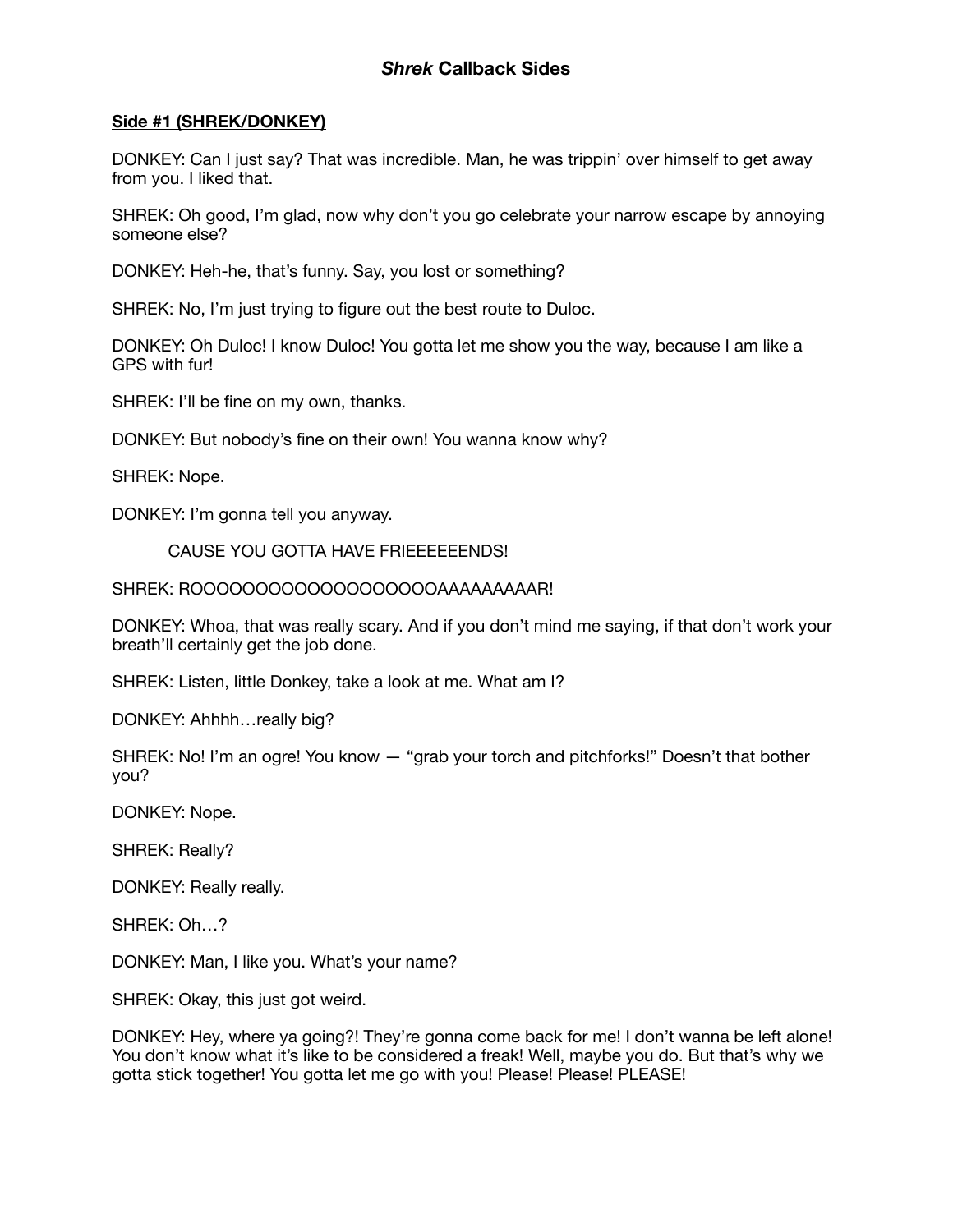SHREK: ALRIGHT!

DONKEY: Yeah! Woo-hoo, I knew I'd wear you down!

SHREK: But only because I'm lost. And only on one condition! You keep the jabbering to a minimum.

DONKEY: You got it! No jabbering! Man, that's what I'm talking about! Shrek and Donkey, two stalwart friends off on a whirl-wind big city adventure!

SHREK: What'd I just say about jabbering!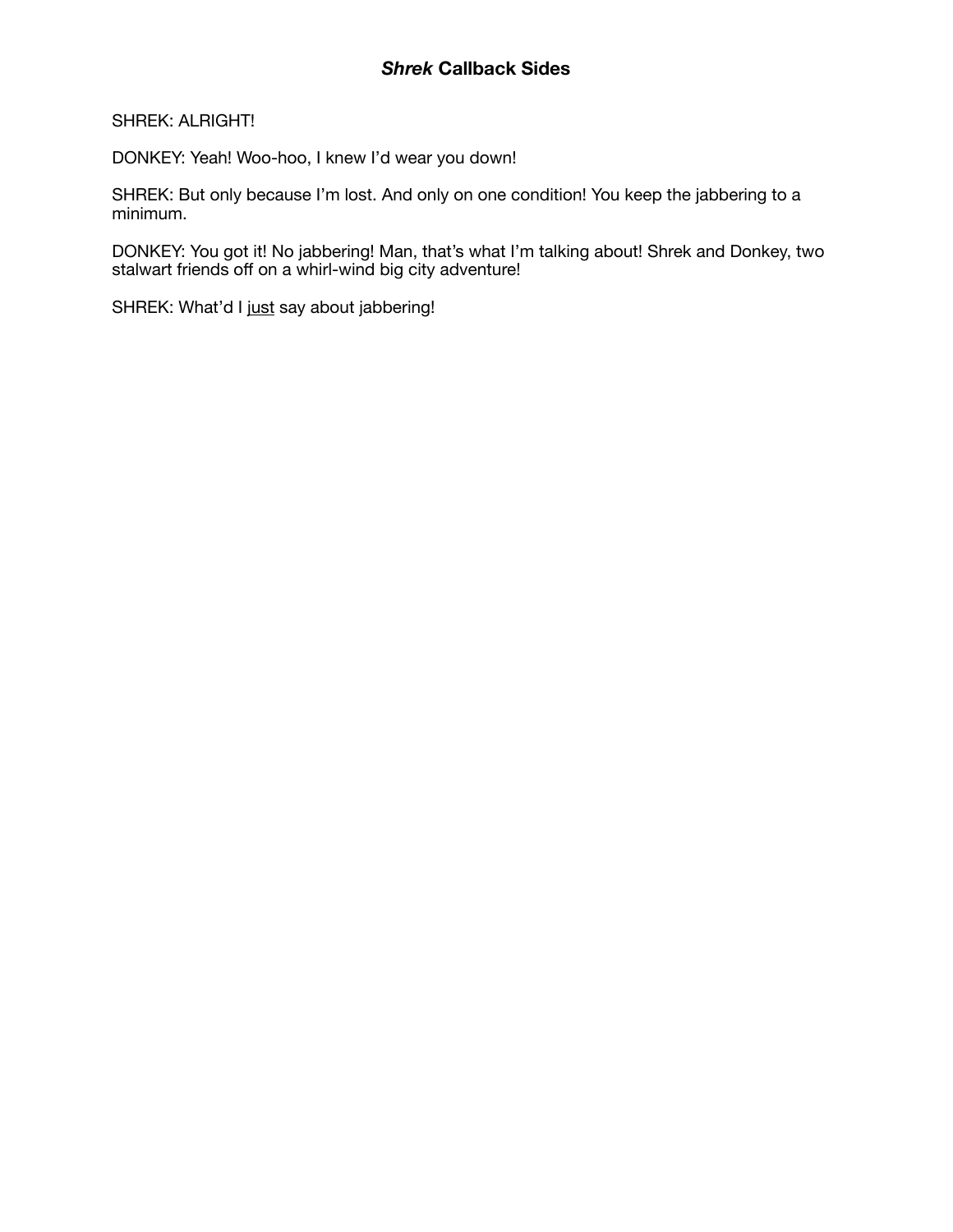## **Side #2 (GINGY/FARQUAAD)**

GINGY: No! No! I won't speak! I won't. Ohhhhh, it's you…

FARQUAAD: "Run, run, run as fast as you can, you can't catch me — I'm the Gingerbread Man!"

GINGY: Look what you've done to my legs! You're a monster!

FARQUAAD: I'm not the monster here, you are. You and the rest of that fairy tale trash poisoning my perfect kingdom.

GINGY: It's not a kingdom! Because you're not a king!

FARQUAAD: Oh, but I will be. Just as soon as I find a princess to marry. And I hear you know of one. Tell me where she is!

GINGY: Bite me!

FARQUAAD: That's it! My patience has reached its end! Present the devices of torture!

GINGY: Uh-uh, uhhh, now wait a minute. Let's not get crazy. Maybe I have heard tell of a princess.

FARQUAAD: From who?

GINGY: Do you know the Muffin Man?

FARQUAAD: The Muffin Man?

GINGY: The Muffin Man.

FARQUAAD: Yes. I know the Muffin Man. Who lives one Drury Lane?

GINGY: Well, I heard it from the Muffin Man.

FARQUAAD: The Muffin Man?!

GINGY: The Muffin Man!

FARQUAAD: He heard it from the Muffin Man…

GINGY: Can I go now?

FARQUAAD: You haven't told me where she is!

GINGY: I can't!

FARQUAAD: You must!

GINGY: I won't!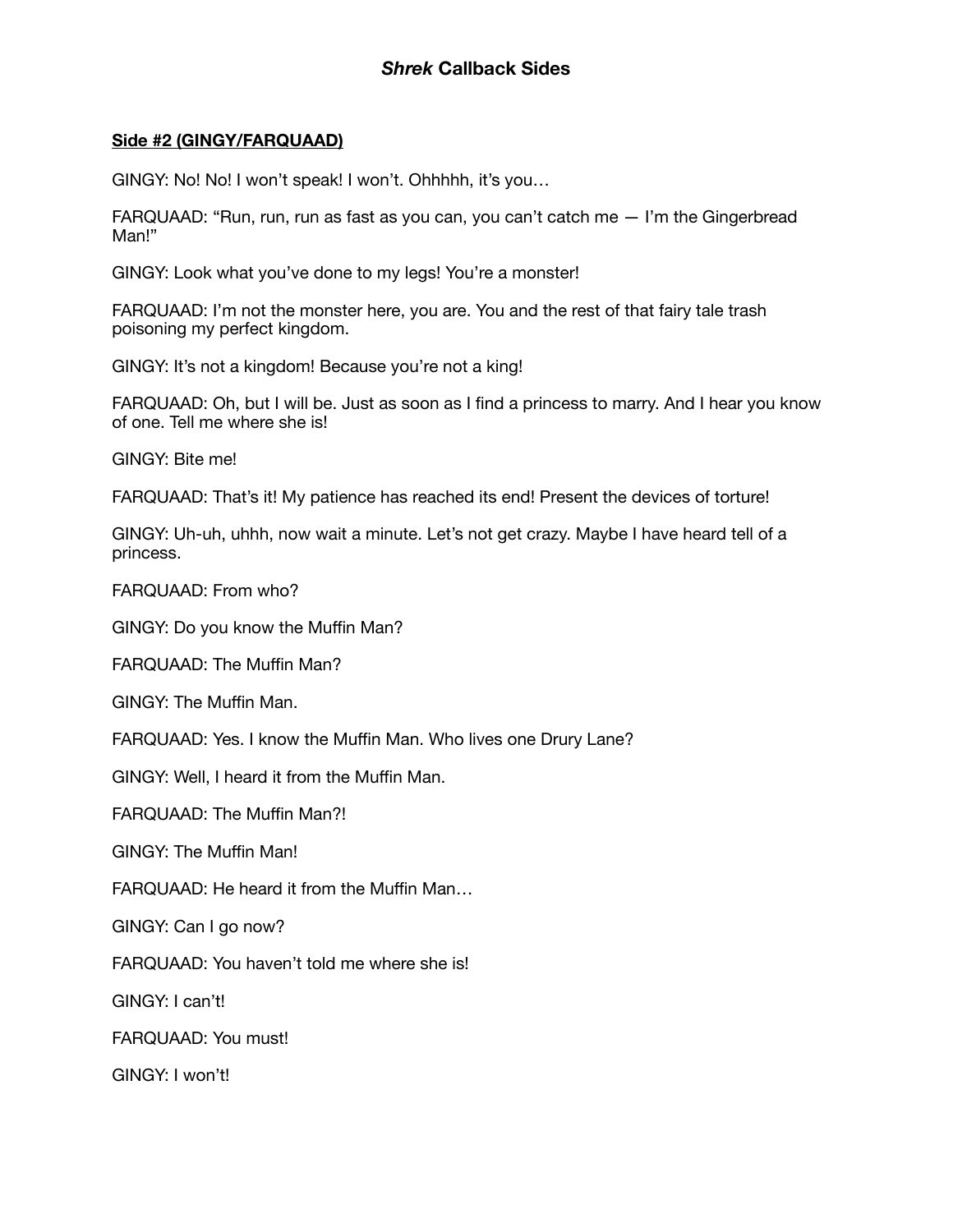FARQUAAD: Tell me or I'll—!

GINGY: No! Not the buttons! Not my gumdrop buttons!

FARQUAAD: Then where is the princess?!

GINGY: Okay…I'll tell you. She's a day's walk from here. In a dragon-guarded castle, surrounded by hot boiling lava.

FARQUAAD: Well that sounds dangerous.

GINGY: Ya want a princess or not?!

FARQUAAD: Go on.

GINGY: In the highest room in the tallest tower, you'll fin da fiery red-head named Princess Fiona.

FARQUAAD: Oooo, Princess Fiona. She sounds perfect. Except for that dragon and lava thing. I'll have to find someone else to go…

GINGY: Big surprise.

FARQUAAD: I shall make Fiona my Queen, and Duloc will finally have the perfect King!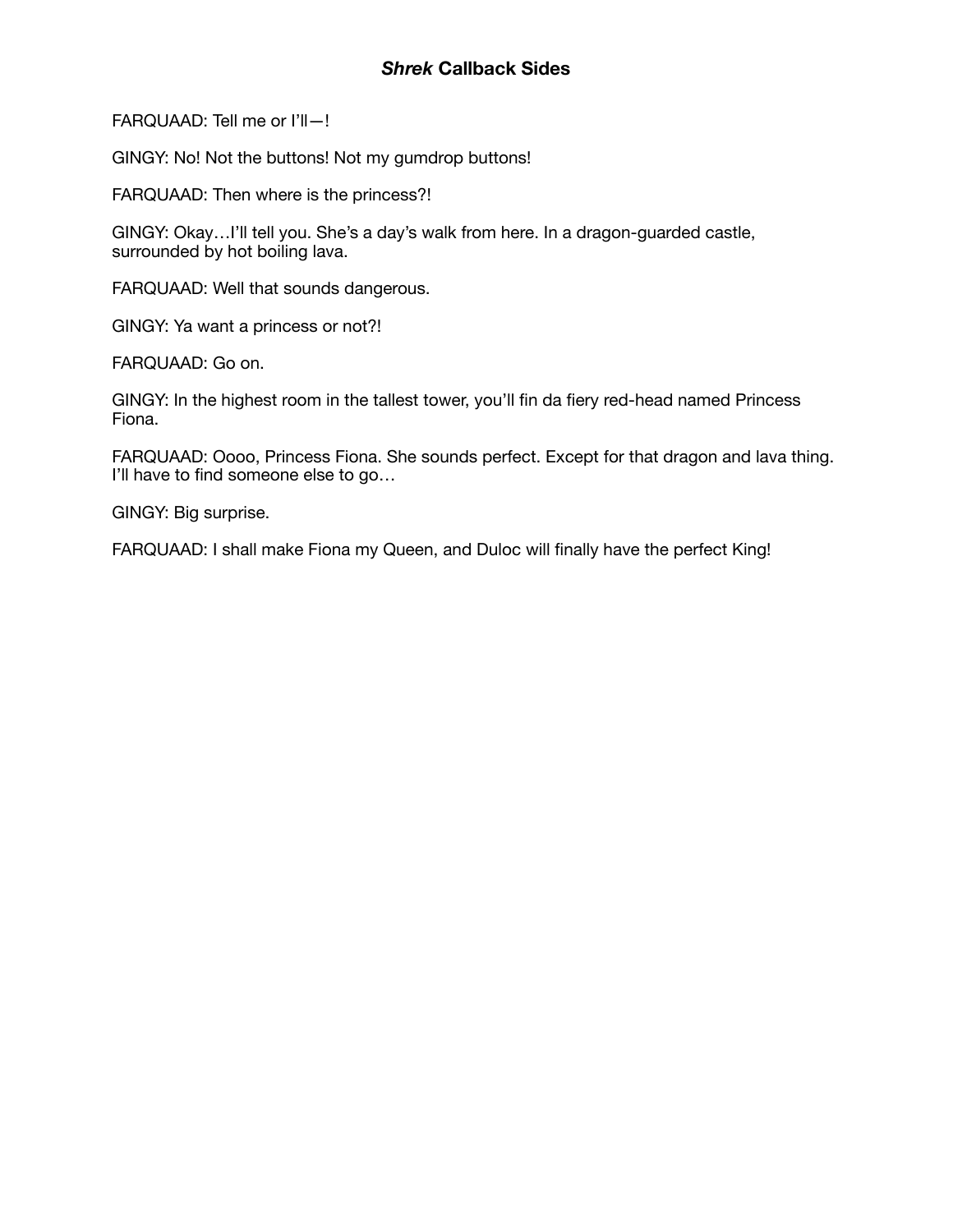## **Side #3 (FIONA/SHREK)**

FIONA: You did it! You did-it-you-did-it-you-did-it. You're amazing, you're wonderful, you're…a little unorthodox I'll admit but  $-$  Thy deed is great, and thine heart is pure. I am eternally in your debt. Well, Sir Shrek, the battle is won. You may remove your helmet.

SHREK Ahh…no.

FIONA: Why not?

SHREK: I…I have helmet hair.

FIONA: Please, I wouldest look upon the face of my rescuer.

SHREK: Oh no, you wouldn't…tst.

FIONA: But — how will you kiss me?

SHREK: What? That wasn't in the job description.

FIONA: No — it's destiny. "A princess is rescued by a brave knight and then they share true love's first kiss." What is so funny?

SHREK: Well, let's just say I'm not your type, okay?

FIONA: Of course you are. You're my rescuer! Now remove your helmet.

SHREK: Look, I really don't think that's a good idea.

FIONA: Just take off the helmet.

SHREK: I'm not going to.

FIONA: Take it off!

SHREK: No!

FIONA: NOW!

SHREK: Okay! Easy. As you command, Your Highness…

FIONA: You're…an ogre?

SHREK: Oh, you were expecting Prince Charming?

FIONA: Well…yes actually. Oh no. I'm supposed to be rescue by my true love! Not by some ogre and his…pet.

SHREK: Princess, I was sent to rescue you by Lord Farquaad, okay? He's the one who wants to marry you.

FIONA: Oh. Then why didn't he come rescue me?